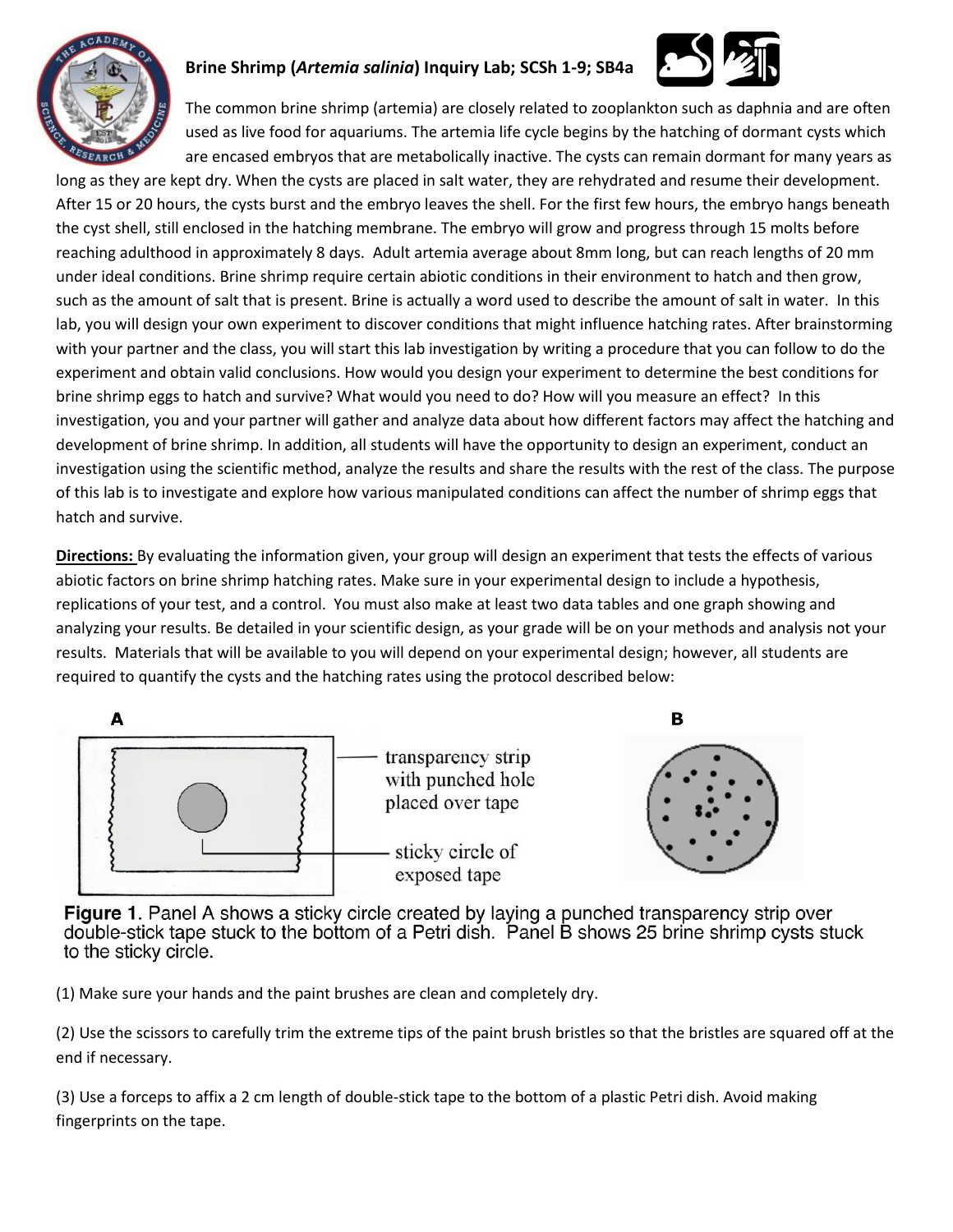(4) Use a scissors to cut out a 2 cm x 4 cm rectangular strip of clear acetate transparency. Then, use the paper punch to punch a round hole in the center of the transparency strip.

(5) Carefully place the punched strip over the tape strip in the bottom of the dish (see Figure 1A). Use the blunt end of a paintbrush or forceps to gently press against the transparency strip, thus securing it to the tape.

(6) Next, very carefully touch just the bristled tip of the paint brush into the container of dried brine shrimp cysts. Touch the cysts so lightly with the tip of the bristles that only a few cysts attach to the bristles. If too many cysts attach, then gently tap the bristles against the lip of the container so that some of the cysts fall back into the container. Then, gently "paint" the cysts that are attached to the bristles onto the sticky circle in the bottom of the Petri dish. Brush gently back and forth to make sure the cysts are secured to the tape. If necessary, repeat this procedure until a total of about **20- 40 cysts** are stuck to the tape within the grid area (see Figure 1B).

(7) Now, grasp the Petri dish in your fingers and invert it so that the sticky circle faces the floor. Then, use the finger and thumb on your other hand to gently flick the bottom of the Petri dish. The idea is to dislodge and discard any cysts that are not securely stuck to the sticky circle. Thus, your count of cysts within the circle should be an accurate count for the entire dish contents. WHEN DOING THIS, BE CAREFUL NOT TO DIRECTLY TOUCH OR PRESS ON THE CYSTS BECAUSE THEY ARE VERY FRAGILE!

(8) Under a dissecting microscope, count the number of cysts that are stuck to the circle. Draw a map of the distribution of cysts in the circle. (Refer to circular templates below).

## Templates for mapping initial distribution of cysts on sticky circle.

The accompanying table is for daily recording of the numbers of hatched nauplius larvae.



(9) If a particular dish is designated as an experimental treatment group in which dry cysts will be exposed to some environmental extreme (e.g., freezing, microwave irradiation, heating, etc.), then that treatment should be done now, before starting the next step.

(10) Next, fill the Petri dish about half-full of artificial sea water (about 20 ml); making sure the sticky surface with attached cysts is fully immersed. Cover and label the container. Then, place it in continuous room light at room temperature. If your group has chosen to manipulate salinity or lighting, adjust accordingly.

(11) If possible, inspect and make sketches of the cysts at 12, 18, and 24 hours after immersion begins. Adjust these times according to your class schedule (traditional, AB block, etc.)

(12) Each day for the first four days, use a small-bore pipet to carefully remove and count all newly hatched nauplius larvae. Again, adjust this according to your class schedule (traditional, AB block, etc.).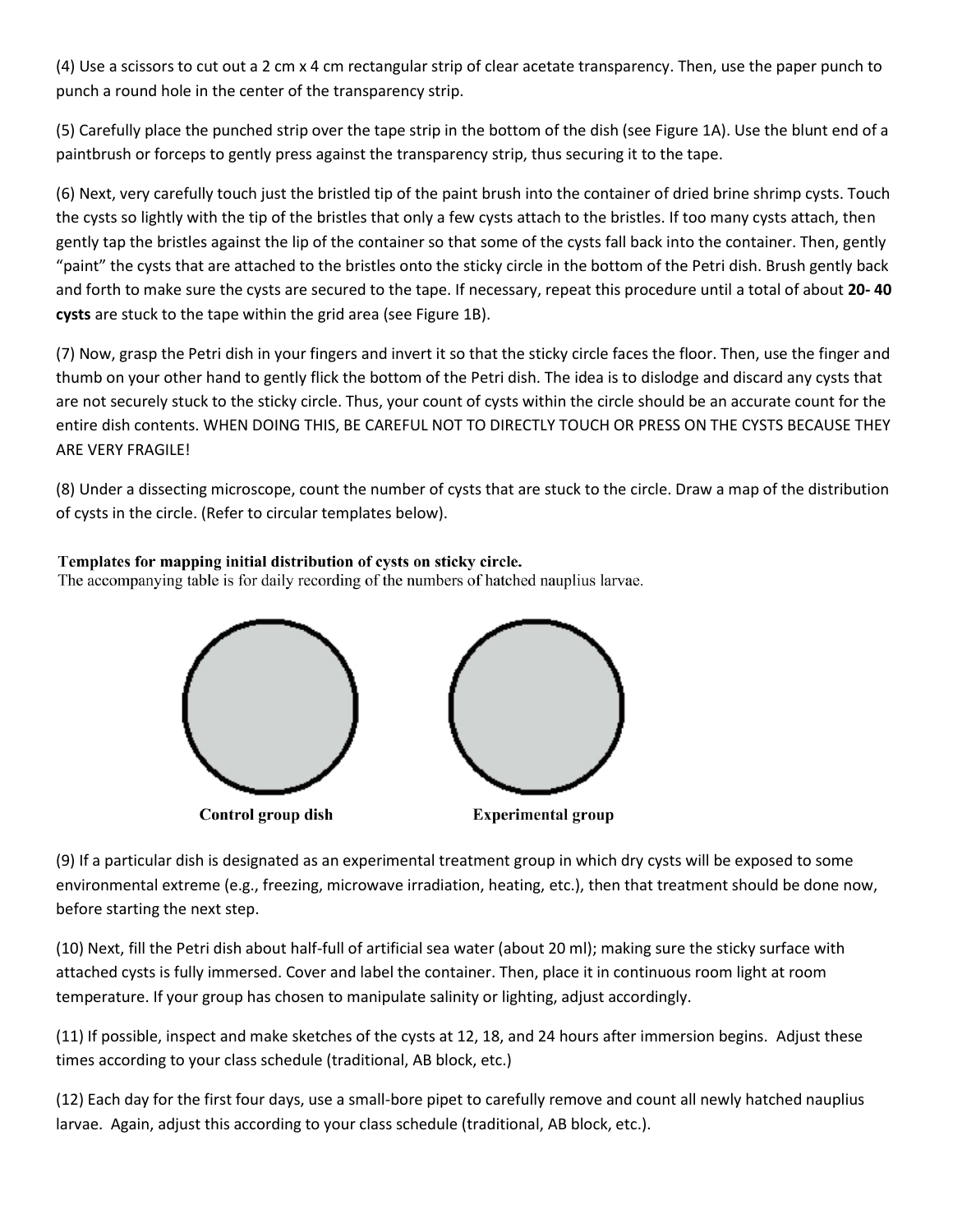(13) Complete a table of result for **each group** of cysts. Then use graph paper (or a computer program) to plot a hatching curve for each group. The graph should show the daily cumulative percentage of hatched nauplius larvae. The vertical coordinate should represent hatching success (i.e., percent of cysts that hatched). A maximum of 100% hatching success would correspond to hatching of all cysts originally placed in the dish. The horizontal coordinate shows time increments: day 0, day 1, day 2, day 3, day 4, etc. Adjust the times on your data tables according to your class schedule (traditional, AB block, etc.)

| <b>Treatment Group</b> (control or experimental)<br>Initial number of cysts in dish |                                    |                                                                |                                                                             |
|-------------------------------------------------------------------------------------|------------------------------------|----------------------------------------------------------------|-----------------------------------------------------------------------------|
|                                                                                     | # of newly                         | cumulative # of hatched                                        | cumulative hatching percentage                                              |
|                                                                                     | hatched nauplius<br>larvae removed | nauplius larvae<br>$(\text{day1} + \text{day2} + \text{day3})$ | (cumulative number of hatched larvae)<br>/ initial number of cysts $X$ 100) |
| Day 0                                                                               |                                    |                                                                |                                                                             |
| start                                                                               |                                    |                                                                |                                                                             |
| Day 1                                                                               |                                    |                                                                |                                                                             |
| (24 h)                                                                              |                                    |                                                                |                                                                             |
| Day 2                                                                               |                                    |                                                                |                                                                             |
| (48 h)                                                                              |                                    |                                                                |                                                                             |
| Day 3                                                                               |                                    |                                                                |                                                                             |
| (72 h)                                                                              |                                    |                                                                |                                                                             |
| Day 4                                                                               |                                    |                                                                |                                                                             |
| (96 h)                                                                              |                                    |                                                                |                                                                             |

**Lab Report:** Your group will ultimately turn in a detailed lab report including the following: Observation/Background Research, Hypothesis, Experimental Design, Data Collection Tables, Analysis Graphs and Discussion.

Here are a few suggestions to guide you in your write-ups:

1. Good place to start: write a "How does [independent variable] affect the [dependent variable] sentence so you know the problem you are studying and the variable you will be comparing.

2. Identify your variables: Independent variable, Dependent variable and controls

3. Write steps you will follow to do your experiment. You MUST say how you will change your independent variable, how you will measure your dependent variable, tell what you will keep constant, say how many trials you will do, and describe the materials you will need.

4. Discuss any sources of error. How could your experiment be improved? How could your experiment be extended?